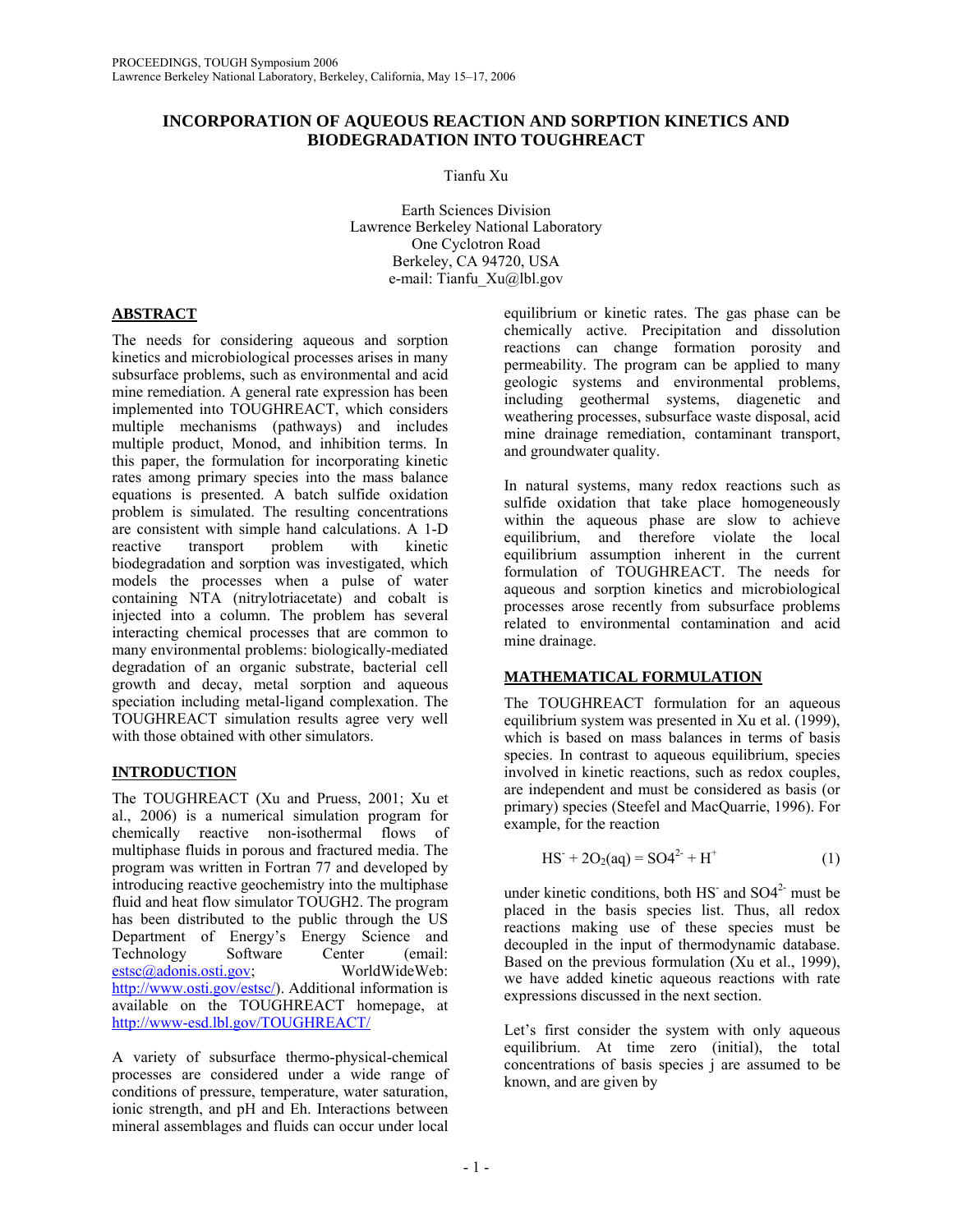$$
T_j^0 = c_j^0 + \sum_{k=1}^{N_x} v_{kj} c_k^0 + \sum_{m=1}^{N_p} v_{mj} c_m^0 + \sum_{n=1}^{N_q} v_{nj} c_n^0
$$
  

$$
j = 1...N_C
$$
 (2)

where superscript 0 represents time zero; c are concentrations (chemical reactions are always solved per kg of water, and concentration units used here are mol/kg which is close to mol/l when water density is close to 1 kg/l); subscripts j, k, m, and n are the indices of basis species, aqueous complexes, minerals at equilibrium and minerals under kinetic constraints, respectively;  $N_c$ ,  $N_x$ ,  $N_p$ , and  $N_q$  are the number of the corresponding species and minerals;  $v_{ki}$ ,  $v_{mi}$ , and  $v_{ni}$ are stoichiometric coefficients of the basis species in the aqueous complexes, equilibrium and kinetic minerals, respectively. After a time step ∆*t* , the total concentration of basis species j is given by

$$
T_{j} = c_{j} + \sum_{k=1}^{N_{x}} v_{kj} c_{k} + \sum_{m=1}^{N_{p}} v_{mj} c_{m} + \sum_{n=1}^{N_{q}} v_{nj} (c_{n}^{0} - r_{n} \Delta t) \quad j = 1...N_{C}
$$
\n(3)

where r is the kinetic rate of mineral dissolution (negative for precipitation, units used here are moles per kg water per time).

Now let's add aqueous kinetic reactions to the system, according to mass conservation, we have

$$
T_j^0 = T_j - \sum_l^{N_a} \mathbf{v}_{lj} r_l \tag{4}
$$

where 1 is aqueous kinetic reaction index,  $N_a$  is total number of aqueous kinetic reactions, and  $r<sub>l</sub>$  is the kinetic rate which is in terms of generation of one mol of product species such as  $SO4<sup>2-</sup>$  per unit time Therefore, for product species the stoichometric coefficient  $v_{lj}$  are positive, for reactant species they are negative. For reaction (1),  $v_{lj}$  for SO4<sup>2-</sup> and H<sup>+</sup> are 1, for HS<sup>-</sup> is -1, and for  $2O<sub>2</sub>(aq)$  is -2

The set of nonlinear chemical reactions is solved by the Newton-Raphson iterative method. The use of this method requires lumping all the terms in the right-hand side in a single term (or residual function which is zero in the limit of convergence), and we denote this term by  $F_i^c$ 

$$
F_j^c = T_j - T_j^0 - \sum_{l}^{N_a} v_{lj} r_l \Delta t = 0
$$
 (5)

By substituting Eqs. (2) and (3) into Eq. (5), we obtain

$$
F_j^c = c_j + \sum_{k=1}^{N_x} v_{kj} c_k + \sum_{m=1}^{N_p} v_{mj} c_m - \sum_{n=1}^{N_q} v_{nj} r_n \Delta t
$$
  
-
$$
\sum_{l=1}^{N_a} v_{lj} r_l \Delta t - U_j^0 = 0 \quad j = 1...N_c
$$
 (6)

where

$$
U_j^0 = c_j^0 + \sum_{k=1}^{N_x} v_{kj} c_k^0 + \sum_{m=1}^{N_p} v_{mj} c_m^0
$$
 (6a)

According to mass action equations, concentrations of aqueous complexes  $c_k$  can be expressed as functions of concentrations of the basis species  $c_i$ . Kinetic rates  $r_n$  and  $r_l$  are functions of  $c_i$ . No explicit expressions relate equilibrium mineral concentrations  $c_m$ , to  $c_j$ . Therefore, N<sub>P</sub> additional mass action equations (one per mineral) are needed. Details on solution of the nonlinear-system of equations by Newton-Raphson iterative method are given in (Xu et al., 1999).

### **RATE EXPRESSIONS**

Following the expression of Curtis (2003) and adding multiple mechanisms (or pathways), a general rate law is used,

$$
r_{i} = \sum_{s=1}^{Mech} \left[ k_{i} \times \prod_{j=1}^{N_{i}} (\gamma_{j}^{v_{i,j}} C_{j}^{v_{i,j}}) \times \prod_{k=1}^{N_{m}} \frac{C_{i,k}}{K_{Mi,k} + C_{i,k}} \right] (7)
$$

where  $r_i$  is the reaction rate of the *i*th reaction, *Mech* is number of mechanisms or pathways and *s* is the mechanism counter, *ki* is a rate constant, (often denoted  $v_{\text{max}}$  in the Monod formulation),  $\gamma_i$  is the activity coefficient of species  $j$ ,  $C_j$  is the concentration of species  $j$ ,  $v_{i,j}$  is a stoichiometric coefficient,  $N_l$  is the number of reacting species in the forward rate term (called product terms),  $N_m$  is the number of Monod factors (Monod terms), *Ci*,*k* is the concentration of the  $k$ th Monod species,  $C_{Iip}$  is the concentration of the *p*th inhibiting species,  $K_{Mik}$  is the *k*th monod half-velocity coefficient of the *i*th species,  $N_P$  is the number of inhibition factors (inhibition terms),  $K_{li,p}$  is the *p*th inhibition constant. Equation (7) accounts for multiple mechanisms, multiple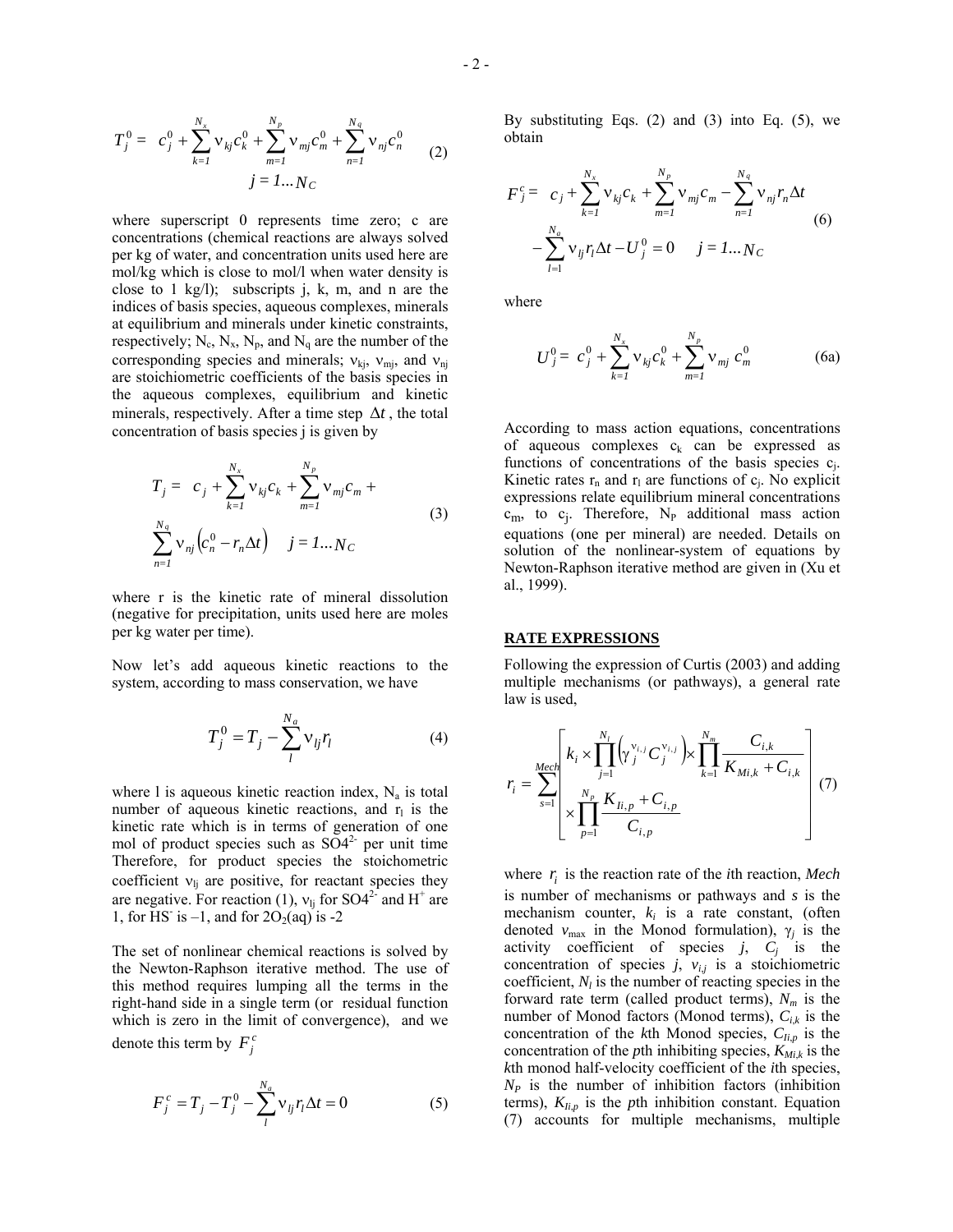product, Monod, and inhibition terms, which can cover many rate expressions.

Three major subroutines have been added for aqueous kinetic reactions. The first reads data related to define aqueous kinetic reactions and rate expressions. The second calculates kinetic rates based on updated concentrations of basis species. The third calculates derivatives of the rate with respect to concentrations of basis species using a numerical method. The advantage of numerical derivatives is that if one changes the rate expressions the derivative subroutine is not required to change. Sorption kinetics and biodegradation reactions are accommodated in the framework of the aqueous kinetics. Adsorbed species and biomass are placed in the list of primary species but are not subject to transport (see test problem 2).

### **TEST**

### **Sulfide oxidation**

Let's recall the sulfide oxidation example of Equation (1). We use a rate expression for generation of  $SO4<sup>2</sup>$ or  $H^+$  as first order in [HS<sup>-</sup>] and [O<sub>2</sub>(aq)]

$$
r = k [HS'] [O_2(aq)] \tag{8}
$$

In such case, only the product terms of Equation (7) are used. We considers one grid block, a batch system. Initial concentrations are  $1\times10^{-4}$  mol/kg for HS<sup>-</sup>, 2.528×10<sup>-4</sup> for O<sub>2</sub>(aq),  $1\times10^{-8}$  for SO4<sup>2-</sup>, a pH of 7. A rate constant of  $k = 1 \times 10^{-5}$  mol/kg s is used. The concentration evolution for 100 days is presented in Figure 1. Concentration changes are close to linear. Final concentrations are  $9.793 \times 10^{-5}$  mol/kg for HS<sup>-</sup>, 2.487×10<sup>-4</sup> for O<sub>2</sub>(aq), 2.084×10<sup>-6</sup> for SO4<sup>2-</sup>, a pH of 5.691. For simplicity, we use average concentrations for calculating r, or  $[HS-] = (1 \times 10^{-4} + 9.793 \times 10^{-5})/2$  $= 9.897 \times 10^{-5}$ ,  $[O_2(aq)] = (2.528 \times 10^{-4} + 2.487 \times 10^{-4})/2$ = 2.508×10<sup>-4</sup>. Therefore,  $r = 1 \times 10^{-5} \times 9.897 \times 10^{-5} \times$  $2.508 \times 10^{-4} = 2.482 \times 10^{-13}$  mol/kg s. Based on this rate, we have  $[SO4^{2}] = 1 \times 10^{-8} + r\Delta t = 1 \times 10^{-8} +$  $2.482\times10^{-13}\times(100\times86400) = 1\times10^{-8} + 2.144\times10^{-6} =$  $2.154\times10^{-6}$ , which is close to the simulation result of 2.121×10<sup>-6</sup>. Similarly, [HS-] =  $1 \times 10^{-4}$  -  $r\Delta t = 1 \times 10^{-4}$ - 2.144×10<sup>-6</sup> = 9.786×10<sup>-5</sup>, which is close to 9.789×10<sup>-5</sup>.  $[O_2(aq)] = 2.528 \times 10^{-4} - 2r\Delta t = 1 \times 10^{-4}$  $4.288 \times 10^{-6} = 2.485 \times 10^{-4}$ , which is close to  $2.486 \times 10^{-7}$ 4 . The hand calculations agree well with the simulation results.



*Figure 1. Concentrations vs. time for batch sulfide oxidation problem.* 

### **Kinetic biodegradation and sorption**

#### **Problem setup**

A problem for reactive biogeochemical transport originally developed by Tebes-Steven and Valocchi (1998) was used for the test. This problem was also used by others for verification of PHREEQC (Parkhurst and Appelo, 1999) and Bio-CORE2D (Zhang, 2001). The problem has several interacting chemical processes that are common to many environmental problems: biologically-mediated degradation of an organic substrate, bacterial cell growth and decay, metal sorption, and aqueous speciation including metal-ligand complexation. The problem models the transport processes when a pulse of water containing NTA (nitrylotriacetate) and cobalt is injected into a column, including advection and dispersion in the column, aqueous equilibrium reactions, and kinetic reactions for NTA degradation, growth of biomass, and cobalt sorption. The dimension and hydrological properties of the column are given in Table 1.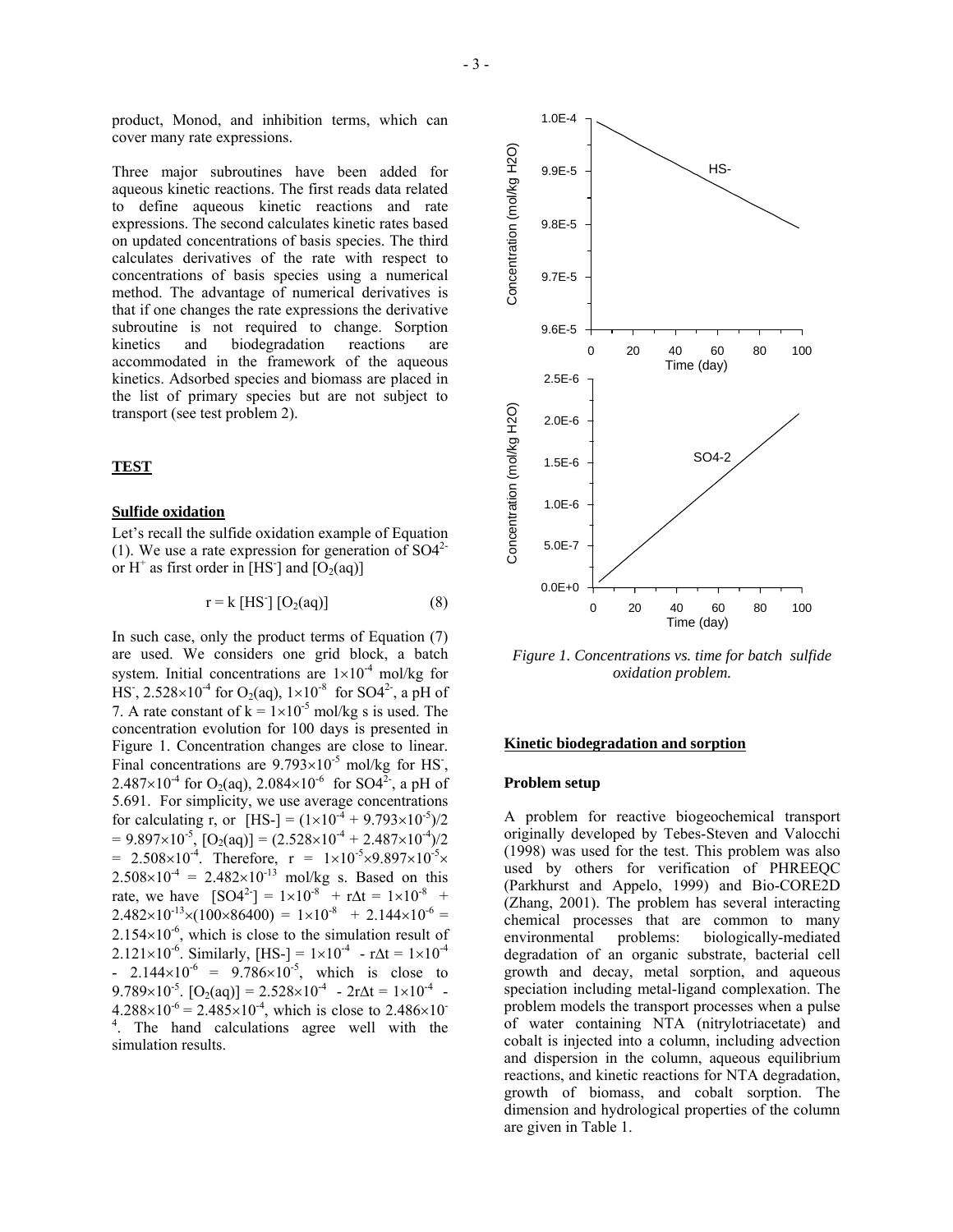| Property                          | Value                               |
|-----------------------------------|-------------------------------------|
| Length of column                  | 10 <sub>m</sub>                     |
| Porosity                          | 04                                  |
| <b>Bulk</b> density               | $1.5\times10^{3}$ kg/m <sup>3</sup> |
| Grams of sediment per liter water | $3.75 \times 10^3$ g/l              |
| (from porosity and bulk density   |                                     |
| Pore water velocity               | $1 \text{ m/hr}$                    |
| Longitudinal dispersivity         | $0.05$ m                            |

## *Table 1. List of hydrological properties of the column.*

### **Aqueous Chemistry**

The aqueous chemical model defined by Tebes-Steven and Valocchi (1998) was used. Activity coefficients of aqueous species were assumed to be 1.0. Aqueous complexes considered and their stoichiometric coefficients and equilibrium constants are summarized in Table 2.

*Table 2. List of stoichiometric coefficients and equilibrium constants for aqueous complexes.* 

| Complex                         | Stoichiometric coefficients |           |                            | $Log_{10}K$      |        |         |
|---------------------------------|-----------------------------|-----------|----------------------------|------------------|--------|---------|
|                                 | $H^+$                       | $H_2CO_3$ | $\overline{\text{NH}_4}^+$ | NTA <sup>3</sup> | $Co2+$ |         |
| H <sub>3</sub> NTA              | 3                           |           |                            |                  |        | $-14.9$ |
| $H2NTA-$                        | $\overline{c}$              |           |                            |                  |        | $-13.3$ |
| HNTA <sup>2</sup>               |                             |           |                            |                  |        | $-10.3$ |
| CoNTA <sup>-</sup>              |                             |           |                            |                  |        | $-11.7$ |
| CoNTA <sub>2</sub> <sup>4</sup> |                             |           |                            | $\overline{2}$   |        | $-14.5$ |
| CoNTA <sup>2</sup>              | $-1$                        |           |                            |                  |        | $-0.5$  |
| $CoOH+$                         | $-1$                        |           |                            |                  |        | 9.7     |
| $Co(OH)_{2}$                    | $-2$                        |           |                            |                  |        | 22.9    |
| Co(OH) <sub>3</sub>             | $-3$                        |           |                            |                  |        | 31.5    |
| HCO <sub>3</sub>                | $-1$                        |           |                            |                  |        | 6.35    |
| CO <sub>3</sub> <sup>2</sup>    | $-2$                        |           |                            |                  |        | 16.68   |
| NH <sub>3</sub> (aq)            | $-1$                        |           | 1                          |                  |        | 9.3     |
| OH <sup>-</sup>                 | $-1$                        |           |                            |                  |        | 14.0    |

*Table 3. List of concentrations for injection and background waters.* 

| Component        | Mobile | Injection              | Initial              |
|------------------|--------|------------------------|----------------------|
|                  |        | concentration          | concentration        |
|                  |        | (mol/l)                | (mol/l)              |
| $H^+$            | Yes    | $10\times10^{-6}$      | $10\times10^{-6}$    |
| Total carbon     | Yes    | $4.9 \times 10^{-7}$   | $4.9 \times 10^{-7}$ |
| $NH_4^+$         | Yes    | 0.0                    | 0.0                  |
| $O_2(aq)$        | Yes    | $3.125 \times 10^{-5}$ | $3.125\times10^{-5}$ |
| NTA <sup>3</sup> | Yes    | $5.23\times10^{-6}$    |                      |
| $\text{Co}^{2+}$ | Yes    | $5.23 \times 10^{-6}$  |                      |
| Na               | Yes    | $1.0\times10^{-3}$     | $1.0\times10^{-3}$   |
| $Cl^{\sim}$      | Yes    | $1.0\times10^{-3}$     | $1.0\times10^{-3}$   |
| <b>Biomass</b>   | No     |                        | $1.36\times10^{-4}$  |
| CoNTA(ads)       | No     |                        | 0.0                  |
| Co(ads)          | No     |                        | 0.0                  |

### **Biodegradation**

The initial concentrations in the column are listed in Table 3. The column contains no NTA and cobalt initially, but has a biomass of  $1.36 \times 10^{-4}$  g/l. An injection water with NTA and cobalt is applied at the inlet of the column for a time period of 20 hours. The injection concentrations are also given in Table 3. After 20 hours, the background (initial) water is introduced at the inlet until the experiment ends after 75 hours.

NTA is assumed to degrade in the presence of biomass and oxygen by the reaction:

$$
H N t a^{2} + 1.62 O_2(aq) + 1.272 H_2 O + 2.424 H^{+}
$$
  
= 0.576 C<sub>5</sub>H<sub>7</sub>O<sub>2</sub>N + 3.12H<sub>2</sub>CO<sub>3</sub> + 0.424NH<sub>4</sub><sup>+</sup>

The NTA reaction converts 1 mol HNTA<sup>2-</sup>  $(C_6H_7O_6N)$  to 0.576 mol  $C_5H_7O_2N$ , where the latter is chemically inert so that its concentration can be discarded. The following multiplicative Monod rate expression is used to describe the rate of NTA degradation:

$$
r_{HNTA^{2-}} = k_{biom} X_{biom} \left( \frac{C_{HNTA^{2-}}}{K_s + C_{HNTA^{2-}}} \right) \left( \frac{C_{O_2}}{K_a + C_{O_2}} \right)
$$
\n(9)

where  $r_{HNTA^2}$  is the rate of HNTA<sup>2-</sup> degradation (mol/l/hr),  $k_{biom}$  is the maximum specific rate of substrate utilization (mol/g cells/hr),  $X_{biom}$  is the biomass (g cells/l),  $K<sub>s</sub>$  is the half-saturation constant for the substrate NTA (mol/l),  $K_a$  is the halfsaturation constant for the electron acceptor  $O<sub>2</sub>$ (mol/l), and *C* donates concentration of species (mol/l). Rate expression (9), compared to the general form (7), has only one mechanism, one product term  $X_{biom}$ , and two Monod terms.

The rate of biomass production is dependent on the rate of substrate utilization and a first-order decay rate for the biomass:

$$
r_{biom} = -yr_{HNTA^{2-}} - bX_{biom} \tag{10}
$$

where  $r_m$  is the rate of cell growth (g cells/l/hr), *y* is the microbial yield coefficient (g cells/mol NTA), and *b* is the first-order biomass decay coefficient (hr <sup>1</sup>). The parameter values for Equations (9) and (10) are listed in Table 4. Rate expression (10) consists of two mechanisms using Equation (7).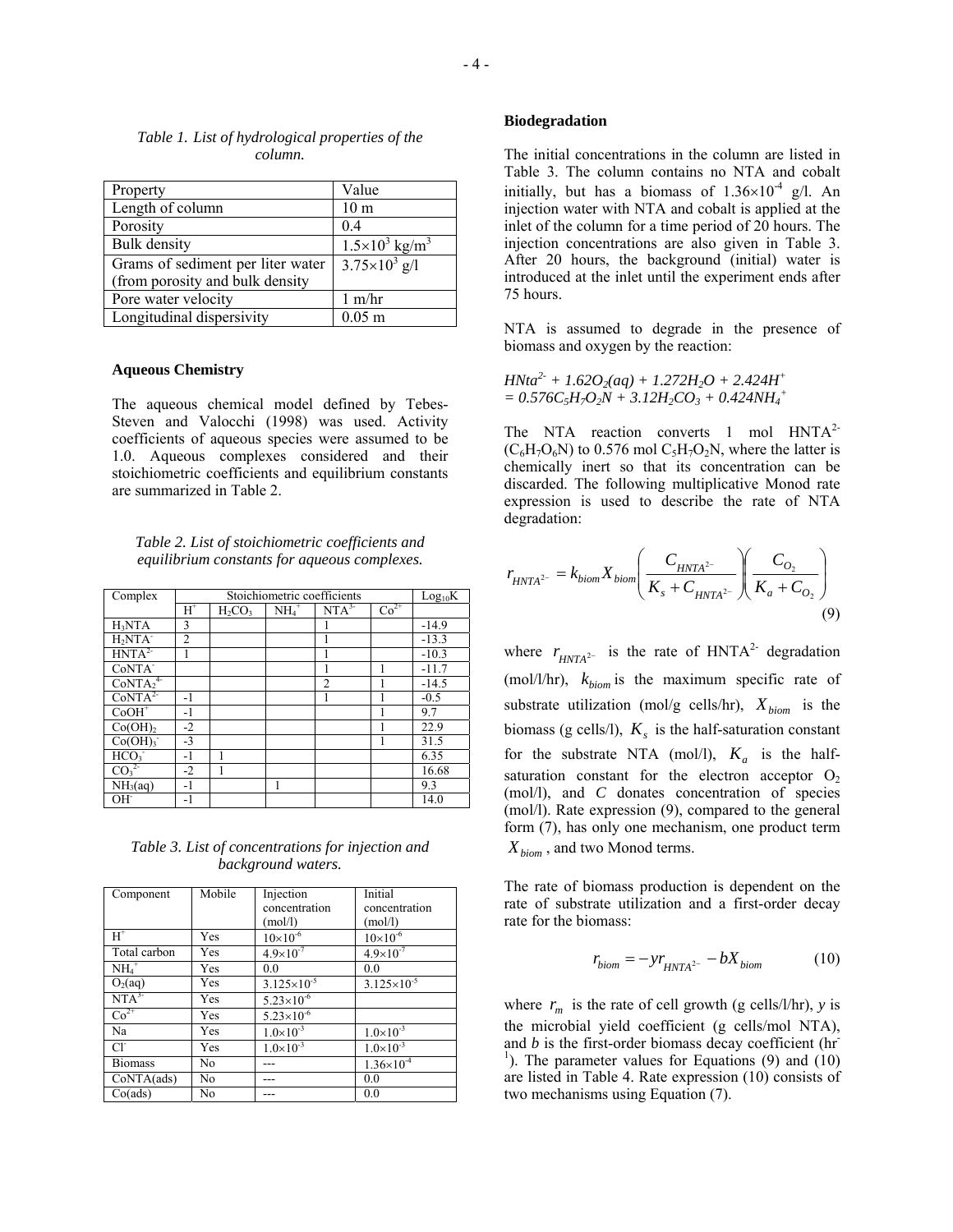| Parameter                     | Description              | Value                               |
|-------------------------------|--------------------------|-------------------------------------|
| $K_{\scriptscriptstyle\rm c}$ | half-saturation constant | $7.64\times10^{-7}$ mol/l           |
|                               | for donor                |                                     |
| $K_{\overline{a}}$            | half-saturation constant | $6.25\times10^{-6}$ mol/l           |
|                               | for acceptor             |                                     |
|                               | maximum specific rate    | $1.418\times10^{-3}$ mol/g cells/hr |
| $\kappa_{\rm biom}$           | of substrate utilization |                                     |
| v                             | microbial<br>vield       | 65.14 g cells/mol NTA               |
|                               | coefficient              |                                     |
| h                             | first-order<br>biomass   | $0.00208 \; hr^{-1}$                |
|                               | decay coefficient        |                                     |

### *Table 4. List of kinetic rate parameters used in Equations (9) and (10).*

### **Kinetic sorption**

The rate expressions for kinetic sorption reactions for  $Co<sup>2+</sup>$  and CoNTA<sup>-</sup> are given by

$$
r_i = -k_m \left( C_i - \frac{S_i}{K_d} \right) = -k_m C_i - \frac{k_m}{K_d} S_i \tag{11}
$$

where *i* is either  $Co^{2+}$  or CoNTA<sup>-</sup> (mol/L),  $S_i$  is the sorbed concentration (mol/g sediment),  $k_m$  is the mass transfer coefficient (hr<sup>-1</sup>), and  $K_d$  is the distribution coefficient  $(L/g)$ . The values of the coefficients are given in Table 5. The values of  $K_d$  were defined to give retardation coefficients of 20 and 3 for  $Co<sup>2+</sup>$  and CoNTA- respectively. Two mechanisms involved in the sorption kinetics are each represented by a product term, using Equation (7).

*Table 5. Sorption coefficients for Co2+ and CoNTA- .* 

| <i>Species</i>     | $n_m$      |                         |
|--------------------|------------|-------------------------|
|                    | $hr^{-1}$  | $5.07\times10^{-3}$ 1/g |
| C <sub>0</sub> NTA | $h r^{-1}$ | $5.33 \times 10^{-4}$   |

#### **Comparison of results**

The evolution of aqueous and immobile constituents at the outlet of the column is shown in Figure 2. In the experiment, two pore volumes of water with NTA and cobalt were introduced to the column over the first 20 hours and then followed by 5.5 pore volumes of background water over the next 55 hours. At 10 hours,  $HNta<sup>2</sup>$  begins to appear at the column outlet along with a rise in the pH. If NTA and cobalt were conservative and dispersion was negligible, the graph would show square pulses that increase at 10 hours and decrease at 30 hours. However, the movement of the NTA and cobalt is retarded relative to conservative movement by the sorption reactions. The peak in NTA and cobalt concentrations occurs in the CoNta complex between 30 and 40 hours. The peak in  $Co<sup>2+</sup>$  concentration is even more retarded by

its sorption reaction and does not show up until near the end of the experiment. The sorbed CoNtaconcentration peaks between 30 and 40 hours and slightly lags behind the peak in the dissolved concentration of the CoNta<sup>-</sup> complex. Initially, no NTA is present in the column and the biomass decreases slightly over the first 10 hours because of the first-order decay rate for the biomass. As the NTA moves through the column, the biomass increases as the NTA substrate becomes available. After the peak of NTA has moved through the column, biomass concentrations level off and then begin to decrease because of decay. The *Kd* for cobalt sorption relates to a greater retardation coefficient than the  $Kd$  for CoNta<sup>-</sup> sorption, and the sorbed concentration of  $Co<sup>2+</sup>$  appears to be still increasing at the end of the experiment. The TOUGHREACT simulation results agree well with those of Bio-CORE2D and PHREEQC, and also with the original results given by Tebes-Steven and Valocchi (1997, 1998).



*Figure 2. Concentrations vs. time for batch sulfide oxidation problem.*